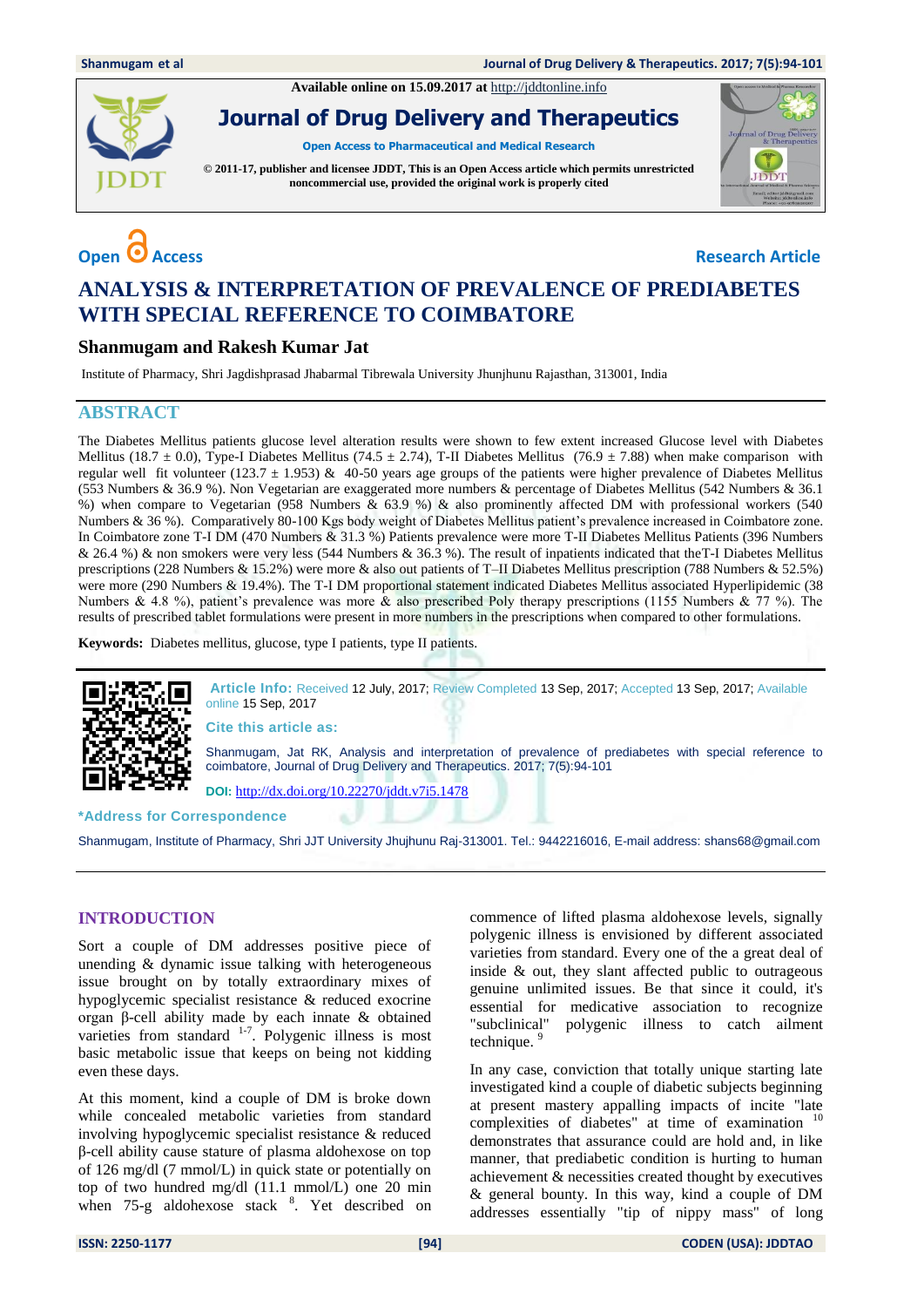existing metabolic unsettling influences with hurting results for body structure, tissues, & organs. Amid this technique, squeezing tries are required to abstain from making number of patients with this kind of "circumspectly executing" metabolic burden.

Sixteen million individuals in United States with sort 2 diabetes mellitus & additional 30–40 million with injured glucose versatility result in government disability costs outperforming 100 billion dollars dependably <sup>12</sup>.Treatment is overwhelmingly orchestrated at microvascular & macrovascular challenges  $^{13}$ . In sort 1 diabetes mellitus connection between glycemic control  $\&$  microvascular complexities has been settled in  $^{14}$ . Connection between tight glycemic control & micro vascular complexities has been settled in  $14$ . connection between tight glycemic control & microvascular

clutter in sort 2 diabetes mellitus has all puts away being set up in starting late completed United Kingdom Prospective Diabetes Study  $1^{\overline{5}$ ,  $1^{\overline{6}}$ . Bharat is immense country with masses isolating in racial admixtures moreover in social & social affinities. It is likely that, significance of non insulin subordinate diabetes (sort 2 diabetes) could in like way be diverse in various races in light of trademark & normal parts.

A conventional 1 million new cases are seen each year in public made  $\geq 20$  years <sup>17</sup>. Two front line sicknesses, HIV–AIDS & sort 2 diabetes mellitus, have pushed scorching calls for more achievable interventions. In 1980s, energetic spread of HIV, with its related true blue surprising infection & high mortality, activated protester social affairs & others to call for revived supporting of pharmaceuticals that displayed surety of credibility. <sup>18</sup> Similarly, diabetes is viewed as general prosperity issue nowadays, & it has been ordinary that number of diabetic patients are rising & will rise from diagramed 135 million in 1995 to 300 million in 2025. <sup>19</sup>

Diabetes is more normal in African Americans, Latinos, Native Americans, & Asian Americans/Pacific Islanders, besides made public. This understands they are in like path at increased hazard for making prediabetes. Inescapability of Type 2 diabetes is ending up noticeably out & out & moreover rapidly in Bharat as well. Asian Bharatns have ethnic deficiency to sort II diabetes. <sup>20</sup> Type 2 diabetes constitutes around 85 to 95% of all diabetes in made countries, & records for essentially higher rate in making countries  $21$ . There is gigantic declaration that, it is infection in various making  $\&$  beginning late industrialized nations  $^{22}$ .

#### **MATERIALS & METHODS**

Introduce cross advantageous examination will be depleted totally extraordinary ranges of Coimbatore. we will take once yank Diabetic Association (ADA) criteria for portrayal IFG and IGT. Obstructed quick aldohexose (IFG) was spoken to as quick plasma aldohexose estimation of 100-125 mg/dl (5.6-6.9 mmol/L) while not past examination of polygenic sickness<sup>23</sup>. Incapacitated aldohexose Tolerance (IGT) was spoken to as plasma aldohexose array of 140-200 mg/dl (7.8 to 11.0 mmol/L) 2 hours once oral alliance seventy five weight unit of aldohexose in subjects, whose plasma aldohexose obsession once long quick was underneath a hundred

and forty mg/dl. (American polygenic ailment Association, 2007)

#### **2.1.1 Study reports engineering:**

Custom, ICF and CRF will be prepared. In technique Declaration of Helsinki religious principle was taken once. In wake of arranging, quality check will be performed. Required copies will be sorted out and submitted to ethics admonitory social capacity for its study. Educated consent structure will be got twist of as appeared by body might want.

#### **2.1.2 Case Record Form:**

An examination audit will be made feeling of a path to all association in subjects to assemble clear information.

#### **2.1.3 Demographic Details:**

Taking once statistic subtle components can gather from every single sharing subject.

- a) Age
- b) Sex
- c) Height
- d) Weight
- e) BMI

 $\Box$ 

- f) Waist to Hip degree
- g) Pulse Blood weight
- h) Throb Blood weight
- **2.1.4 Inclusion and Exclusion Criteria:**
- **2.1.4.1 Inclusion Criteria:**

 $\Box$ Men and young ladies more seasoned > twenty years

Having case history of DM

Subjects why should willing take eagerness for consider

#### **2.1.4.2 Exclusion Criteria:**

Patients UN office square allot diabetics and checking in wake of utilization timetable, movement and Oral side effect chiefs and hypoglycemic specialist beside. We will concentrate on relatives of diabetic patients since they rush to skill peril stratification and they agree to camp activities. to encourage around 1650 qualified subjects, approximately 1700 open (considering drop out level of around 15 August 1945, for any reasons) over >20 years later were screened from various degrees of Coimbatore. we tend to in like approach ensure that, we tend to inspire move to course from all cash associated classification, heading classification, field powers and working environment masters.

#### **2.1.5 Laboratory Investigations:**

Taking once examination work environment examinations will be performed for all open at central research facility. Qualified and planned power/phlebotomist can assemble blood tests.

a) Fasting glucose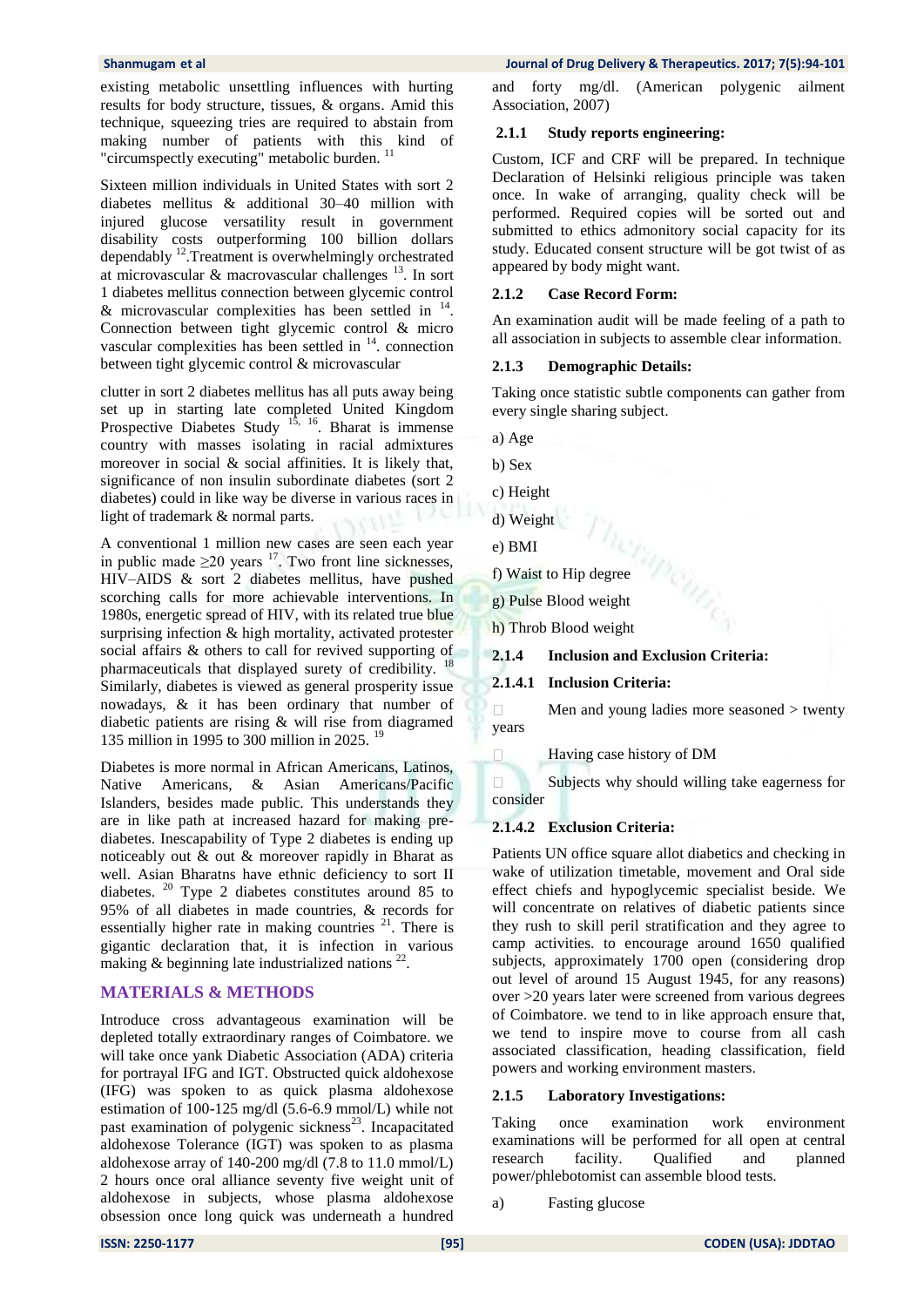#### **Shanmugam et al Journal of Drug Delivery & Therapeutics. 2017; 7(5):94-101**

- b) 2 h glucose
- c) Total cholesterol
- d) Serum Triglycerides
- e) Serum cholesterin
- f) Serum cholesterin

**2.1.6 Ethics Committee Approval: consider records will be subjected to support by ethics Committee**.

**2.1.7 Methodology took once in the midst of Screening:** 

#### **2.1.7.1 Activities finished before camps (2 weeks earlier):**

 $\Box$ Meeting with local Lions Club/Society/Community pack/School affiliation.

Meeting with local Family Physicians  $\Box$ 

 $\Box$ Registration of subjects

#### **2.1.7.2 Activities finished in the midst of Camps:**

 $\Box$ Validate day and age of subjects

 $\Box$ Obtain consent from subjects

 $\Box$ Collect blood for examinations (Fasting stage)

Administration of seventy five weight unit  $\Box$ aldohexose confined in water

 $\Box$ Meet ace (for physical examination)

 $\Box$ Collection of every statistic purpose behind fervor for CRF

 $\Box$ After a couple of hours blood gathering

At end, thought was made in occasion concerning, an approach to stop Diabetes?

#### **2.1.7.3 Anthropometric Measurement:**

Body weight will be measured (to closest a hundred gm) with subject halting on mensuration scale and weight correspondingly scattered on every leg. Subjects can instruct to wear littlest wear and no footwear, though their weight was being measured. Stature will be measured using no stretchable tape (to closest zero.1 cm) with subject in erect position against surface and head engineered all together that prime of external sound-related way was in level with conventional edge of body circle. Body mass record will be found by disengaging weight (in kilograms) with sq. of stature (in meters). Midriff cutoff (to closest zero.1 cm) will be measured using tailor tape at reason mid-course between tip of bone pinnacle and last bone edge up back and at point some time recently.

After each subject are engineered five min, circulatory strain can measured twofold to closest a couple of mm Hg from left arm of half using ordinary weight gage. Ordinary of 2 estimations can use for all examinations. Throb circulatory strain (DBP) was recorded at fifth Korotkoff sound.

experts finishes meeting audit, which can be coagulated sales worried past remedial history, case history of polygenic sickness, history of mending treatment, smoking inclinations, occupation and run the show. Smoking standing will be joined current smoker and non-smoker.

#### **2.1.7.4 Laboratory Analysis:**

Following 10–12 a hour of long sensible, each subject will be voided, and transient time allotment later quick biopsy will be amassed. seventy five weight unit anhydrous aldohexose disconnected in a couple of50 metric limit unit of water will be given orally finished course of five min and second biopsy was drawn precisely 2 h later for aldohexose estimation. Blood for aldohexose assurance will be accumulated into tubes containing halide and EDTA. Amid think about one and only expert will be relegated to avoid social misconception. These blood tests will be unwisely centrifuged and prohibited any. Lipid profile tests will be poor around Erba EM 360 (Germany).

#### **2.1.7.5 Recruitment Status:**

In this erratically picked investigation, we tend to square gauge covetous to mix information for 1600-1700 subjects by discovering totally unique camps. Unobtrusive components of sped up screening camps square measure as shown by running with;

All subjects will be surveyed for Inclusion and Exclusion criteria as demonstrated by Protocol. No subjects will be picked coincidentally and by practicising that the larger part bewildering quality typical was kept up.

#### **2.1.1.1 Activities to be done once Camps:**

Discussion

 $\Box$  $\Box$  $\Box$  $\Box$  $\Box$ 

Issue assurance and learning for various camps

Data space

Data affirmation and QC checks of data

Data change and examination

#### **2.1.2 Methodology took once in thick of data range:**

In thick of each camp, learning in CRFs can amass by implies that of sorted out partners. Time out there between quick aldohexose grouping and a couple of h post aldohexose array will be used to gather finish and authentic statistic information. Each CRF will be similarly checked for its flawlessness and precision. Each partners can in like way offer wretched plan to avoid giving up vital open entryway fundamental and vital information. CRFs will be gathered and set away at secured and get to controlled spot. From that point forward, all CRFs will be assessed second time for any inconsistencies. at reason once check is finished, learning stage will be performed. Learning space will be performed exploitation Microsoft outperform 2003. Manual survey of CRFs will be performed to recognize irregularities, that can't be seen by electronic.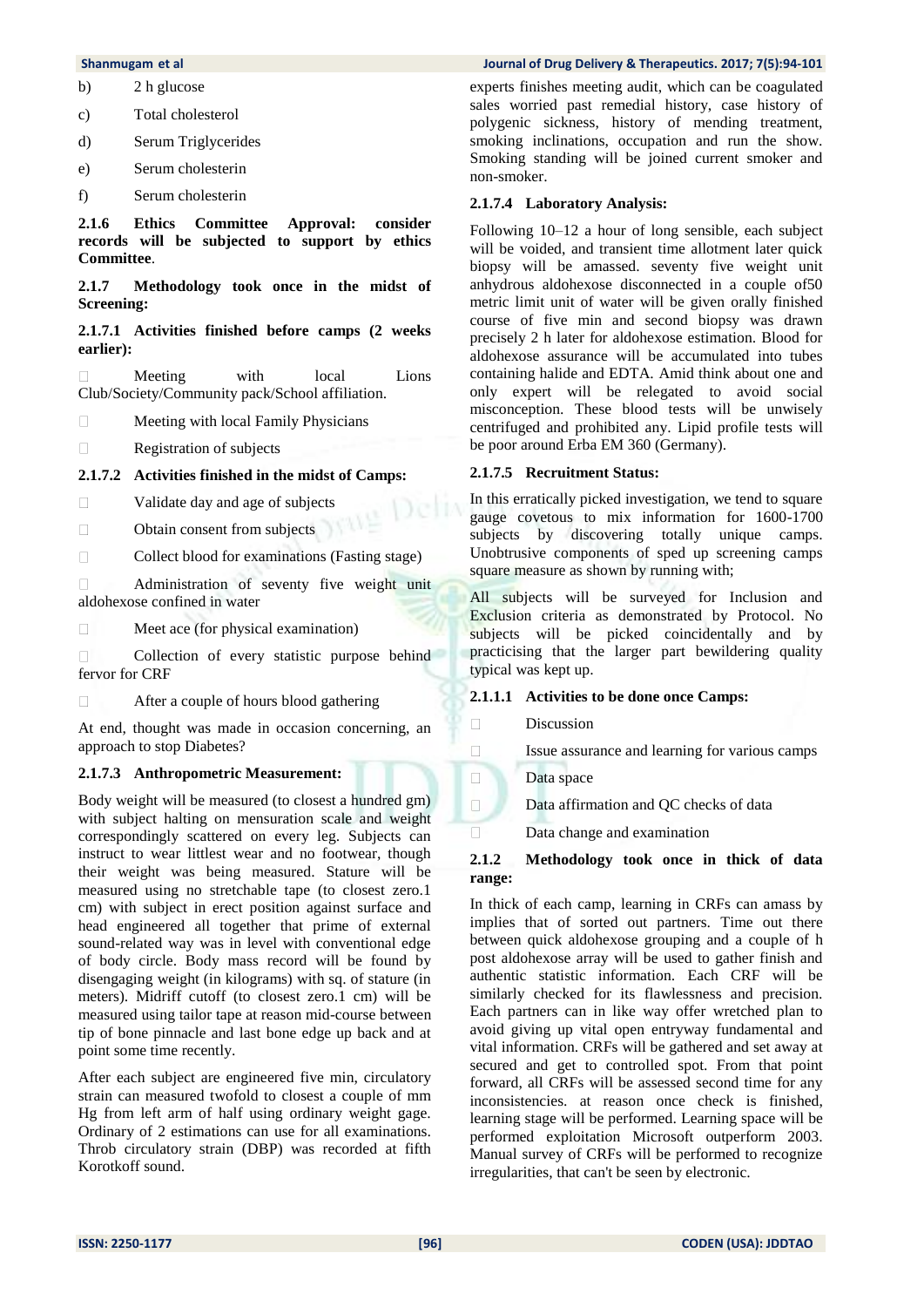#### **Shanmugam** et al **Journal of Drug Delivery & Therapeutics. 2017; 7(5):94-101 <b>***Drug Delivery & Therapeutics.*



#### **Figure 1: Schedule of events of trial.**

#### **2.1.3 Methodology**

Took once in thick of data change and information examination: Quality survey (QR) will be performed to ensure learning uprightness and nature of data expectations. starting QR will be performed on got CRFs and lab reports. Wherever, we tend to felt learning square measure fantastical or irregularities, we tend to hurdle that information from examination.

#### **3.1.4 Statistical Analysis:**

Every single quantitative test will be viewed as fundamental at five-hitter level of essentialness. All learning will be reviewed by exploitation Chi sq. check exploitation SAS variety eight.2. Statistic, foundation and illustration information will be offered diagrammatically. Each and each persistent variable like age, height, weight and investigation work environment information was tended to by mean +SD (Standard Deviation). Each and each burdensome and snappy variable will be offered as checks and rates.

#### **2.1.5 Subjects & setting**

The research work was approved by Institutional Human Ethics Committee (DCGI Reg. No. ECR / 668 / Inst / TN / 2014) & also assigned approval number IHEC / 029 / Pharmacy / 08 / 2015. As per the standard guidelines subjects were selected & studied different parameters demographic data such as age, sex, social history, family history, current treatment regimen, change of prescription drugs, current status of blood glucose level. Other parameters HDL, LDL, TCH, WBC, RBC, HB, SGOT, SGPT, PTP, sodium,

potassium & hematological variation were determined before & after the administrating the drugs with DM patients. The above research work was carried out at Karpagam Medical College-Hospital at Coimbatore & various multispecialty hospitals at Coimbatore.

#### **2.2. Study design**

Several literature survey based to selected Cohort study was used to estimate the various parameters of DM patients on various zone of Coimbatore which includes south, east, west & north zones

#### **2.3. Sample Size**

Thousand five hundred DM patients were collected from Karpagam Medical College-Hospital & various multispecialty hospitals, which include visited patients  $&$  out patients  $^{24}$ .

#### **2.4. Study Criteria**

#### **2.4.1 Diverse criteria based to choose the patients**

#### **2.4.1.1. Glycemic Status**

Diabetes administration fixates on the patient, who accepts coordinate accountability though parts of his or her couldn't care less. This incorporates everyday administration of finger-stick glucose estimations, eating routine, work out, & glucose-bringing down prescriptions (oral tablets as well as I infusions). Fruitful coordination of these factors is requesting & entails incessant consideration.

Distinctiveness mediations appeared to enhance sugar manages, however difficult recognize the particular advantage of such intercessions & unfocused impacts cram support, incorporate expanded patient consideration & inspiration.

Nearby various confirmation facilitates individuals sugar manages would profit just commencing interest in irrefutable review is required managements DM patients.

We needed to appraise the impact of study interest sugar manages through review examination towards impact showings stopover facilitate goes before portion to managements irrefutable test.

Individuals conceivably qualified testing's rally review agent, for most review nurture. Over the span of stopover characters review is clarified, composed agree to cooperation is acquired & pattern irrefutable research facility estimations subsist throughout. Counsel proposes parts of administration, for example, sugar observing, might likewise subsist advertised. Rebuff supplementary mediation has been existing and considered.

Qualification having been affirmed individuals has fetch flipsides moment event & randomized innovative treatment. Deposits elsewhere's toward examine distinction in glycemic control, as deliberated by HbA1C, linking 2visits. Examination have been review individuals & irrefutable groups partaking in these trials were unconscious that distinctions in sugar manages may subsist painstaking above the epoch amongst showings & randomization, in this way permitting us to look at the impact of enrollment to a irrefutable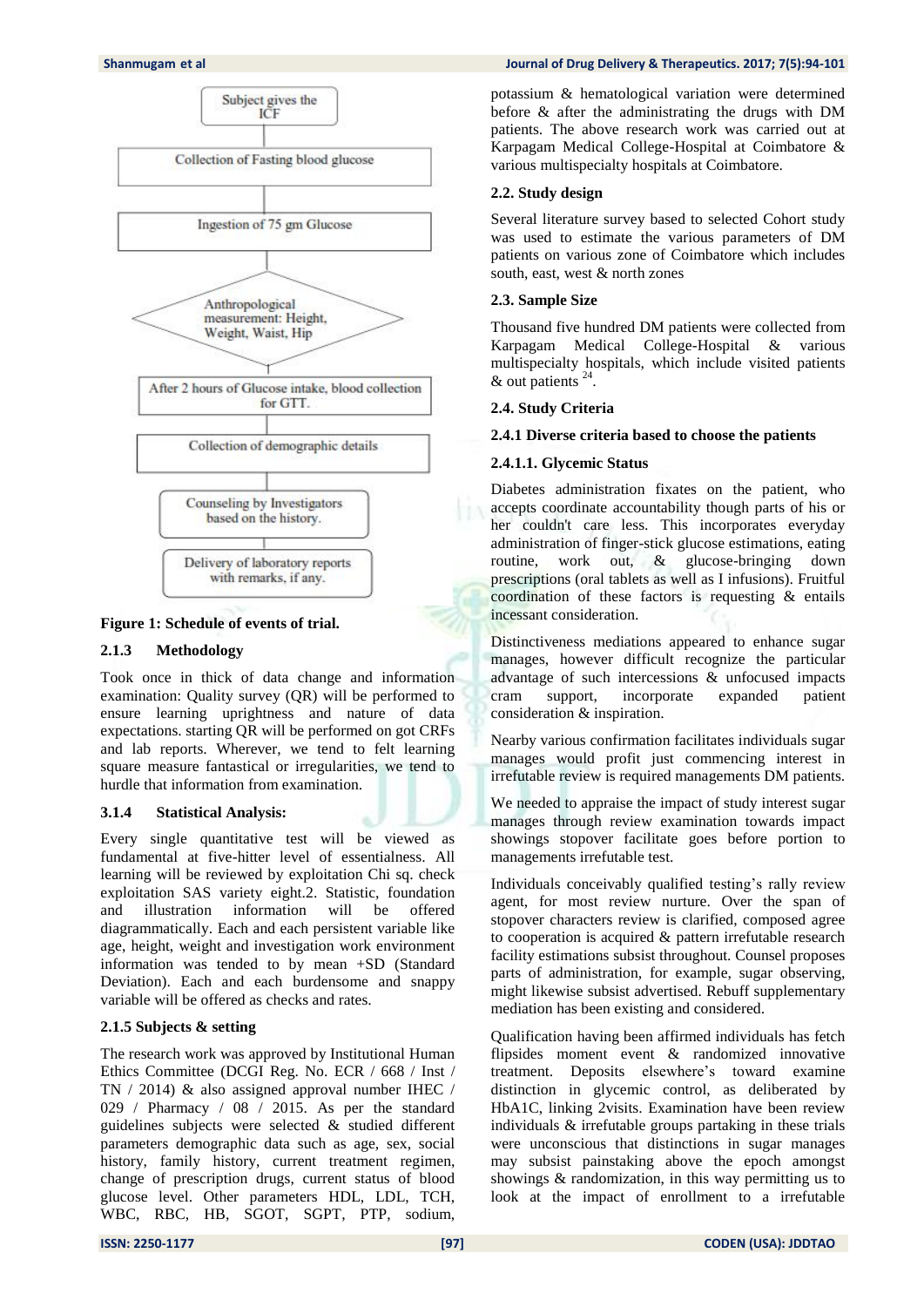experiment upon sugar manages confinement commencing adjustment on treatment.

#### **2.4.1.2. Look into Design & Method for clinical study**

Corporation's outlines & does randomized forbidden audition toward innovative treatments & additionally innovative regimes for sort -I & sort- II DM & accordingly substantial catalogs for examination.

Qualified tryouts subsist main randomization solitary stopover reason for review had been clarified, educated assent have gotten & taken taxing; pharmacy treatment has unaltered amongst showings & randomization; &) HbA1C deliberated similar research facility on every 1. event. Of the irrefutable tryouts directed through support worldwide advancement lineup for lipro, 3 tryouts (supported method) Individuals amid sort-I DM & 3tryouts in individuals amid sort-II DM led somewhere around nineteen ninety nine & two thousand one, congregate on consideration criterion.

Individuals 3tryouts sort-IDM originated from six European nations, & the 3tryouts sort- II DM were led in the Choice criterion on sort-I DM & sort- II DM contemplate bunches contrasted sort-I DM studies generally acceptable sugar manages, while in sort-II DM studies were distinguished on the premise towards underprivileged sugar manages. Individuals enrolled tryouts sort –I DM have matured one eight–seven five yrs, have irrefutable finding towards sort-II DM & every subset 4 every day infusions human Insulin. Individuals amid unfortunate sugar manage prohibited & characterized HbA1C greater than one point five times furthest reaches no Diabetes Mellitus go. Members on 3trials have been accordingly randomized towards unfasten otherwise canopied examinations towards Insulin lspro amid routine creature Insulin.

Epoch criterions for tryouts on sort-II DM shifted from forty to eight five yrs (learning's), two five to eight five yrs (consider) & eight five to seven five yrs (examine). Every subsist captivating verbal sugar-bringing down treatment intended hyperglycemia & have been imperfect sugar manages. Consider included individuals amid sulfonylurea's disappointment characterized on HbA1C get eight point five percentage; contemplate included patients with HbA1C get eight point zero percentage in spite of managements amid no less than solitary verbal sugar-bringing down operator; & lessens included individuals amid HbA1C  $\geq 8.0\%$ , in spite of treatment with no less than two oral glucose-bringing down specialists. Ensuing randomization have mix verbal treatment, every day in addition to glyburide, or thrice-day by day lspro in addition to glyburide (contemplate); towards twofold otherwise trice day by day Insulin (think about); & towards once-day by day in addition to or a thrice-day by day blend in addition to metformin (examine F). Of six trials incorporated into this investigation, concentrates & distributed during occupied, & college work & distributed dynamic frame .Free oral pharmaceutical, yet not glucose-observing gear, have been accessible towards individuals 3reviews in sort-II DM amid keep running epoch.

The exchange off between sum up capacity  $\&$  inner legitimacy for clinical reviews Clinical reviews are central for deciphering leaps forward in fundamental human wellbeing.

At the point when selecting study members, analysts must consider logical, moral, administrative, & wellbeing necessities & make an interpretation of these into unambiguous qualification criteria.

Be that as it may, excessively prohibitive member choice has bargained consider sum up capacity, seriously weakened the money saving advantage.

#### **1. RESULTS & DISCUSSION**

#### *3.1 PREDIABETES:*

Pre-diabetes (incorporate IFG and IGT) is expressed that happens once person's glucose levels are past customary yet not enough high for assurance of polygenic issue.

terms IFG and IGT guide direct metabolic stage between standard aldohexose and polygenic issue. thought of IFG was shown by Charles et al. to direct at restraint plasma aldohexose levels > half dozen.1 and < 7.8 mmol/L  $^{25}$ . Diversion aldohexose adaptability is all extra best in school measure of modification in aldohexose absorption structure than blocked restraint aldohexose  $26$ . These forbearance plasma aldohexose limits qualification with level on top of that genuine stage hypoglycemic specialist surge is lost as aftereffects of endogenous relationship of aldohexose.

Around eleven p.c of open with pre-diabetes in polygenic turmoil impediment Program ordinary or administration bunch made sort a couple of polygenic issue efficiently in within standard 3 years of post liminary. Particular examinations outline, that various open with pre-diabetes fabricate sort a couple of polygenic issue in ten years. starting late, proficient Committee on recognizable proof and Classification of diabetes (1999) anticipated diminishing in each higher and lower restraint aldohexose esteems for examination of IFG to relate at new finding criteria for polygenic confusion.



**Figure 2: Blood glucose ranges in IFG & IGT patients**

Regardless, late reports have shown gather activity of recognition between 2-h post aldohexose depiction of IGT and forbearance aldohexose class of IFG among subjects of grouped ethnic open groups. Among North American country adults, 40-74 years later, 15.6 p.c (14.9 million) have IGT, and 9.7 p.c (9.6 million) have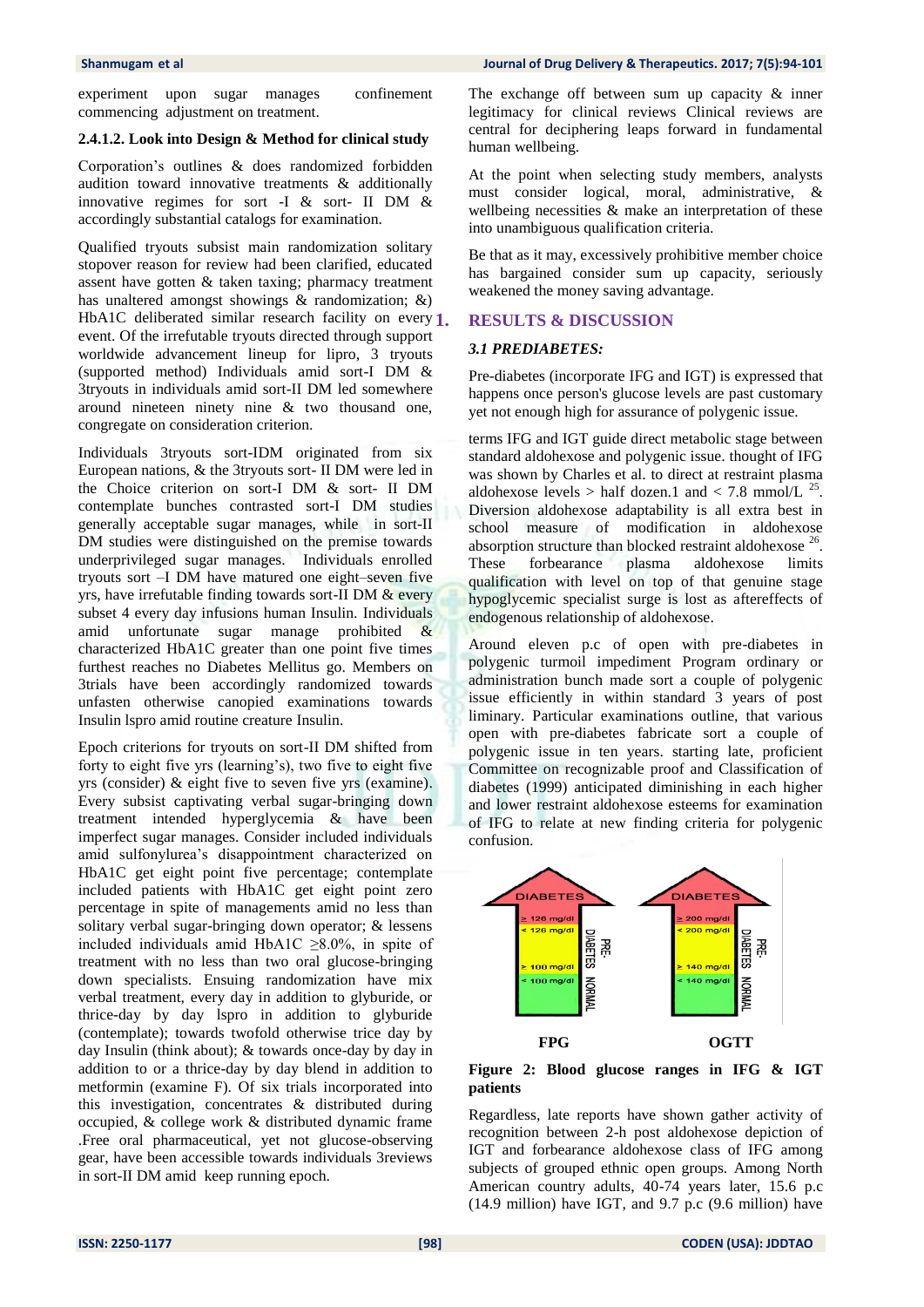IFG. signally, examination on 7-year follow-up Funagata polygenic confusion Study incontestable that IGT is risk half for vessel poor shape, yet IFG isn't <sup>27</sup>. In addition, parts basically based examinations have demonstrated higher affectability of IGT over IFG for envisioning headway to sort a couple of polygenic issue.

People with pre-diabetes are at higher danger of vessel infirmities. Individuals with pre-diabetes have one.5 overlay danger of vessel sullying risen up out of individuals with normal glucose. Individuals with polygenic confusion have a couple of to four overlay created risk of vessel diseases. Individuals WHO are overweight and age forty five or extra set they up, must be constrained to be checked for pre-diabetes in the midst of their next routine medicinal visit. In occasion that their weight is standard and they're over age forty five, they must be constrained to request their expert in center from routine working environment visit, if testing is right.

For adults more youthful than forty five and overweight, your star could direct testing on off likelihood that you essentially have regardless of various threat fragments for polygenic turmoil or pre-diabetes. These join hypertension, low cholesterol and high triglycerides, case history of polygenic issue, history of physiological state polygenic confusion or exchange youthful measure very four kilogram  $($   $\sim$  nine pounds) or having spot with ethnic or minority pack at high hazard for polygenic turmoil.

To keep up organic liquid aldohexose underneath seven.8 mmol/L, subjects with IFG demonstrate basic hyperinsulinemia post aldohexose stack, however IGT subjects show low hypoglycemic operator radiation not prepared to remain up natural liquid aldohexose inside typical recorded achieve esteems, disclosures that propose particular circumstances of hindered hypoglycemic specialist release.

On same technique, our exposures demonstrate that IGT is extra best in educational time of congruousness in aldohexose maintenance framework than IFG. One reason of this introduction, assemble activity of concordance among IFG and IGT criteria that has been addressed.

IFG and IGT are metabolically clear diffuses with influenced unfurl, among all inclusive community WHO had IFG and additionally IGT, sixteen p.c had each IFG and IGT, twenty three p.c had IFG alone and sixty p.c had IGT alone.

IGT is foremost condition that by and enormous makes danger for coming back to realization adjustment of sort a couple of polygenic issue. Open with IGT demonstrate varieties from typical in each hypoglycemic specialist improvement and early hypoglycemic operator release like those found in patients with sort a couple of polygenic issue. These varieties from typical not just go before polygenic confusion, they accept it as well. Additionally, change from IGT to polygenic turmoil is envisioned by uncommon diminishing in early hypoglycemic operator release. it's these days clear that early hypoglycemic specialist unharnessed recognize basic half in smart and persuading cowl regarding endogenous aldohexose creation taking once supper. Loss of early hypoglycemic specialist surge at first prompts postprandial side effect that, as unwellness propels, decreases to clinical side effect.

Considers have demonstrated that individuals with prediabetes will stay away from or put off advance of sort a couple of polygenic issue by up to fifty eight p.c through changes to their technique forever that harden clear weight decreasing and ordinary improvement. ace board recommends, that individuals with pre-diabetes diminish their weight by 5-10 p.c and give in some sensibly humble physical headway for half-hour directed. For couple individuals with pre-diabetes, interceding early will truly flip back clock and come raised glucose levels to basic degree.

#### **3.1.1 Pre-diabetes harbinger of future polygenic issue**

Disabled aldohexose quality (IGT) and impaired fasting aldohexose (IFG) in lightweight of current conditions alluded to as pre-diabetic states, have high threat of headway to diabetes. couple appearance at have shown that these pre-diabetic states are to boot high risk stages for cardiovascular disease<sup>26,27</sup>. amid this strategy information on IGT and IFG are other than urgently required as they're indicators of future polygenic issue simplification and weight on the nation. NUDS comes about show that prevalence of IGT was past that of sort a couple of polygenic issue in four out of six urban social  $occasion's studied<sup>13</sup>$ . sweeping statement of IGT was sixteen.8 for each penny in city, 14.9 for every penny in Bangalore (once in past Bangalore), 29.8 for every penny in Hyderabad, ten for every penny in Kolkata, 10.8 for each penny in Mumbai and eight.6 for every penny in New Delhi. ADEPS done in Kerala incontestable that eleven.2 for each penny of the subjects had either IFG or IGT17. PODIS reported that constrain of IGT was unexceptionally fundamental level high in each customary and urban populations $2^2$ . late investigation has concurring lessened all inclusive statement of IGT in urban parcels risen up out of before examines depleted same city<sup>19</sup> (16.8% in 2000 to ten.2% in 2004)(Fig. 5). this may recommend that polygenic issue pandemic in urban Asian nation may well be backing off or it would also suggest that there may well be lively change from normal state through IGT to polygenic confusion, that could imply quick development in polygenic turmoil torment or worsening diabetogenic environment.

#### **3.1.2 Symptoms of hypoglycemic operator Resistance and Pre-diabetes**

Insulin resistance and pre-diabetes for some half haven't any reactions. In occasion that you just have incomprehensible sensibly hypoglycemic operator resistance, you'll get black out patches of skin, all around on back of your neck. As not particularly dependable religious principle individuals get exhausting ring around their neck. diverse possible goals for these powerless patches wire elbows, knees, knuckles, and armpits. This condition is named skin issue. Fernando R.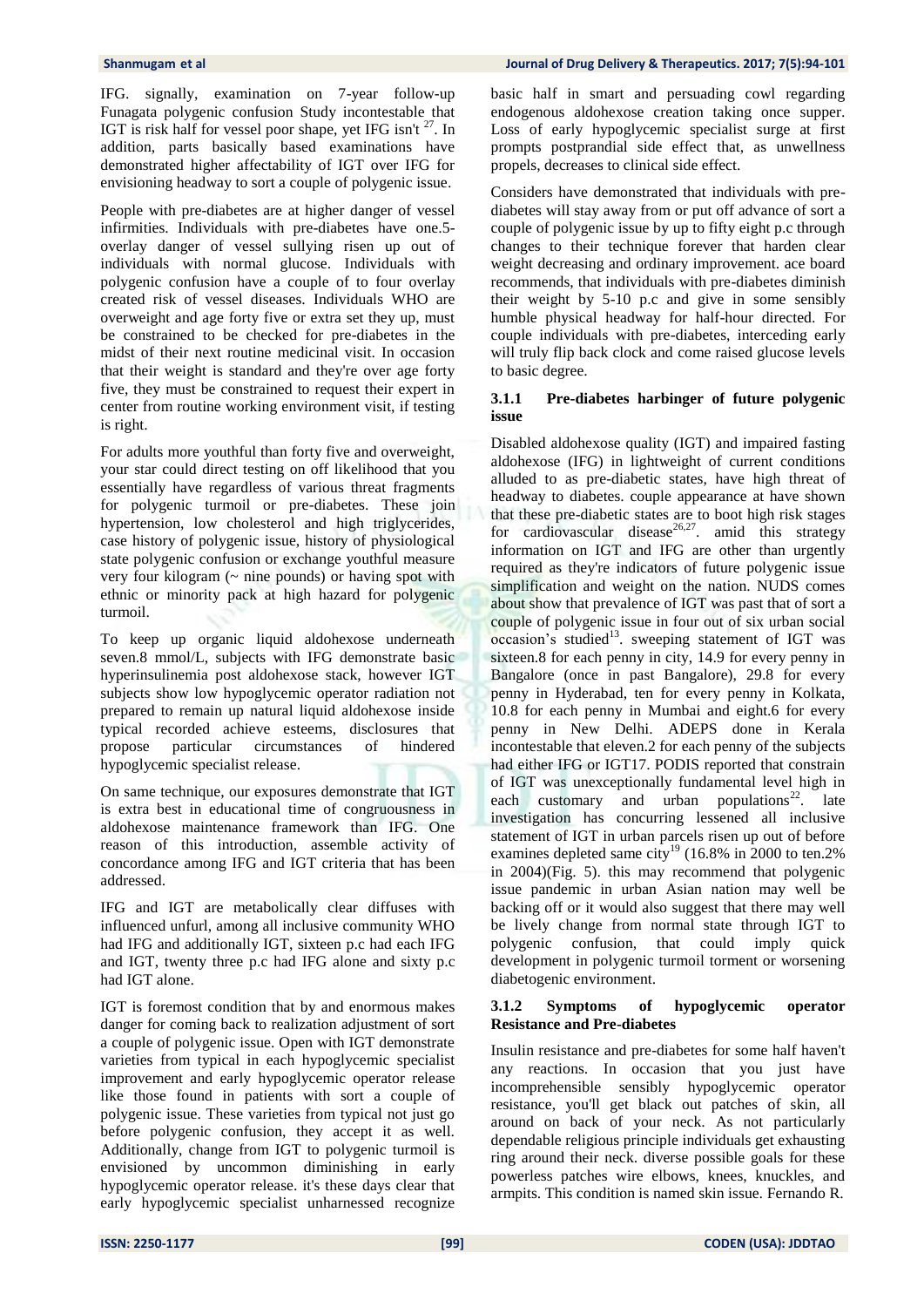#### **3.1.3 Pathogenesis of Prediabetes**

Progression from ordinary aldohexose quality to sort a couple of polygenic issue is depicted by twofold surrenders that are a piece of hypoglycemic specialist resistance and hypoglycemic operator secretary contorting made by beta-cell brokenness.

#### Progression to Type 2 Diabetes



Type 2 diabetes

#### **Figure 3: Etiologic sequence for development of type 2 diabetes.**

Insulin resistance is envisioned by lessened tissue affectability to hypoglycemic operator and checked neutralizing hyperinsulinemia. At in any case, plasma aldohexose levels are kept up in keep running of plant reach. In patients, WHO can eventually fabricate polygenic confusion, there's alteration in beta-cell secretary constrain.

Insulin resistance goes before onset of sort a couple of diabetes by imperative augmented measure of your time. In within now prediabetic condition of repaid hyperinsulinemia exists depict by barred aldohexose adaptability and identified with dyslipidemias and diverse metabolic assortments from typical of hypoglycemic operator resistance state.

Closeness of long history of atherogenic, prediabetic state stresses significance of entire arrangement system for basic avoidance of sort a couple of polygenic issue.

Regardless aldohexose choice from typical that is perceived is ascend in postprandial aldohexose levels because of decreased first-compose hypoglycemic operator unharnessed. With time, extra reduction in cell restricts prompts stature of restraint aldohexose levels. Finally, polygenic confusion happens, with extra hypoglycemic operator secretary hardship.

#### **Focus on Prevention:**

IGT is first just unmistakable stride in path physiology of sort a couple of diabetes. it's identified with high hazard for sort a couple of diabetes and following tube foulness and mortality. it's these days dim, regardless of whether treating IGT can reduce rate of full scale tube shortcomings, as concentrates watching out for the

#### **Shanmugam** et al **Journal of Drug Delivery & Therapeutics. 2017; 7(5):94-101** *Journal of Drug Delivery & Therapeutics. 2017; 7(5):94-101*

present issue have however to be driven. Thus, essential motivation to recognize and treat IGT is to stay off from or yield onset of sort a couple of diabetes.

Late examinations of patients with IGT have shown activity for modus Vivendi mediations in consent or retribution progress of polygenic issue.

There is solid confirmation that made attempt out of utilization program and activity will reduce danger of improvement to sort a couple of polygenic issue in patients with IGT. Patients with IFG and IGT should be mentored on good conditions concerning straightforward weight diminishment, unprecedented dietary slants and unfaltering physical improvement.

IGT is portray by improvement in postprandial aldohexose levels, that is viewed as soonest metabolic choice from ordinary in sort a couple of diabetes. it's one among mastermind of danger fragments for CVD (hypertension, high lipid levels, low high-thickness lipoprotein-cholesterol and focal power), called metabolic issue. various parts making up this issue are by and by associated. destroyed super molecule profile will help hypoglycemic specialist resistance, as IGT could make do with horrific half on various vessel risk components.

Macronutrients (MNT) are vital section of polygenic issue slacking, association, and association preparing. Notwithstanding its half in avoiding and prevailing polygenic issue, ADA sees position of sustenance as significant part of general tough modus Vivendi.

Clinical trials/result examinations of MNT have concurring reductions in A1C at 3–6 months going from zero.25% to 2.9% with higher decreases found in sort a couple of polygenic issue of shorter term.

#### **SUMMARY & CONCLUSION**

This was introductory illustrative examination provoked review consensus of Prediabetes in Coimbatore. In this way, it's driven most preeminent criticality, as until the point when these days we keep an eye on range unit depending upon various disseminations from various tad bit of India and abroad.

From this investigation we tend to see that, general greatness of IFG in Coimbatore is around two.72% and IGT is around four.67%. Additionally, basically watched that, prediabetes typicality is expanding directed in urban and ordinary zone as eventual outcome of progression in mold, sustenance slant, working society, wealth.

In the event that we have a tendency to extrapolate with add up to loads of state, Coimbatore can have be around one.31 million open of IFG and two.30 million open with IGT territory unit available comfortable time. to boot, on the off chance that, we have a tendency to recognize same quantum of ascend, than in next ten years these numbers may wind up being very twofold i.e. around four million of IFG and five million of IGT alone. close that, on the off chance that we have a tendency to recognize alteration rate from IFG and IGT to polygenic turmoil, than every 2-3 years around eighty,000-140,000 new polygenic issue range unit